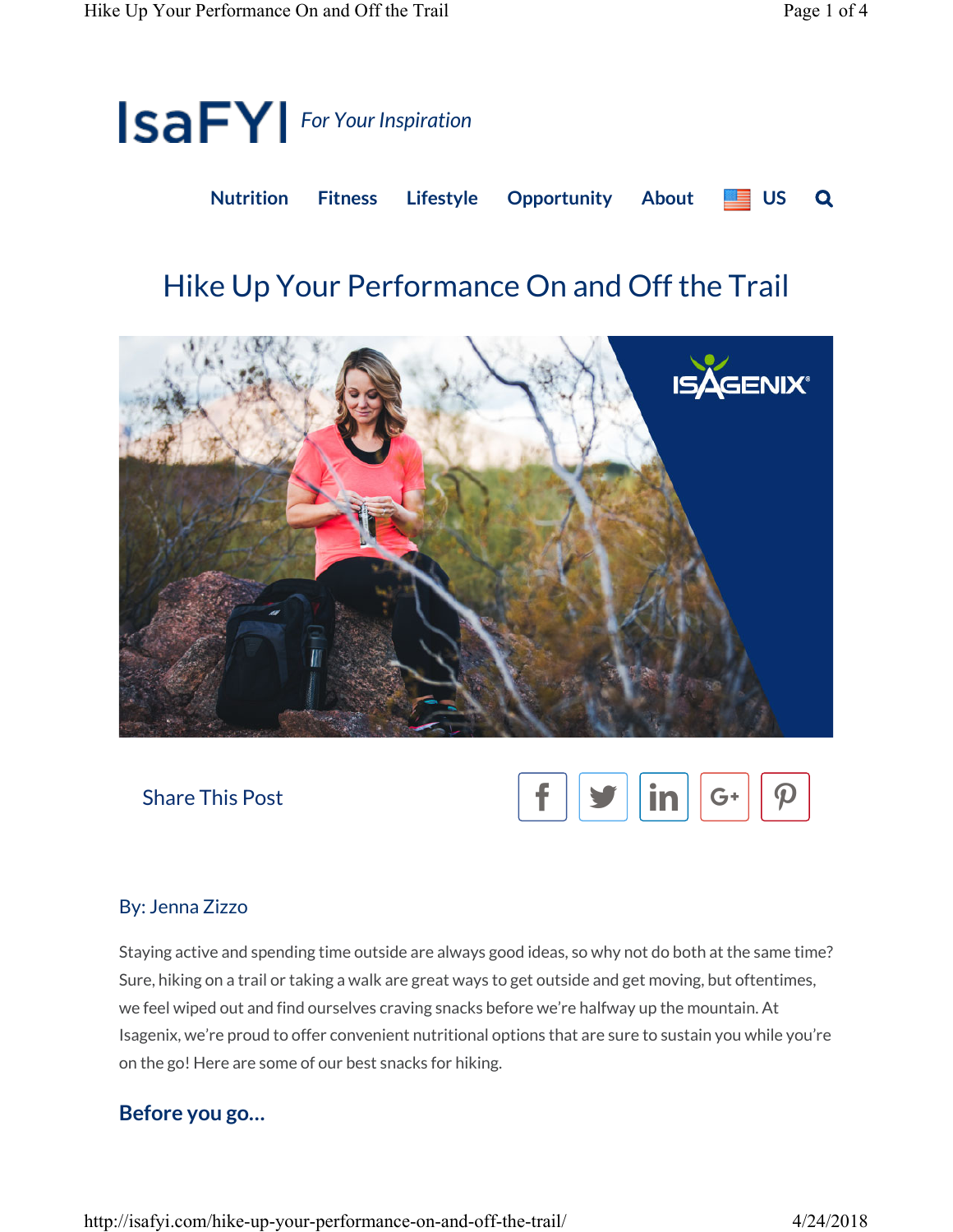While you're preparing to hit the trail, you need to up your endurance. For the perfect boost, try AMPED™ NOx, which can prepare you for your trek. NOx consists of vegetable extracts from beets, red spinach, and celery to help support the body's nitric oxide production and healthy blood flow,† which are critical when hiking at high altitudes.

For a quick, nutritious way to fill up on 28 grams of high-quality protein, grab an AMPED Protein Bar (not to be confused with our tasty IsaLean™ Bars). These bars support lean muscle building and taste great! Make sure that you buy your AMPED Protein Bars today, because through March 31, when you order one box in Cookie Dough flavor or Strawberries & Cream flavor, you can get a second box half off!

#### While you're on the trail…

One of the most important things to remember when you are doing any type of outdoor activity is to stay hydrated, and AMPED Hydrate can help you with that. AMPED Hydrate comes in three delicious flavors and can replenish the nutrients you lose during your hike, run, bike, or swim. Pour it in your water bottle before heading out for the perfect sports drink to provide you with proper hydration on or off the hiking trail.

To sustain energy and maintain endurance midhike, throw some AMPED Fuel in your backpack. This tasty gel contains carbohydrates from apple puree, agave, and molasses, which can help refuel you if your energy starts to dip while you're headed up the trail. And don't worry about consuming carbs during your hike – a long hike burns many calories, so you'll need to fuel up halfway through!

## Once you're back on flat land…

Any type of endurance exercise that lasts more than an hour could cause your muscles to break down. Muscle recovery is vital, and AMPED Recover can support muscle recovery after spending hours hiking and climbing.†

Feeling a bit hungry once you've finished? Grab a bag of Whey Thins™ to crush those post-trek hunger pangs. Packed with 10 grams of protein, Whey Thins can not only help satisfy your cravings, but these bite-sized 100-calorie crackers are a nutritious snack option.

Next time you plan to hit the trail, don't go unprepared! Remember to take your favorite on-the-go Isagenix products with you so you can tackle your outdoor activities with enough fuel and focus to endure, recover, and do it all again tomorrow.

†These statements have not been evaluated by the Food and Drug Administration. These products are not intended to diagnose, treat, cure, or prevent any disease.

http://isafyi.com/hike-up-your-performance-on-and-off-the-trail/ 4/24/2018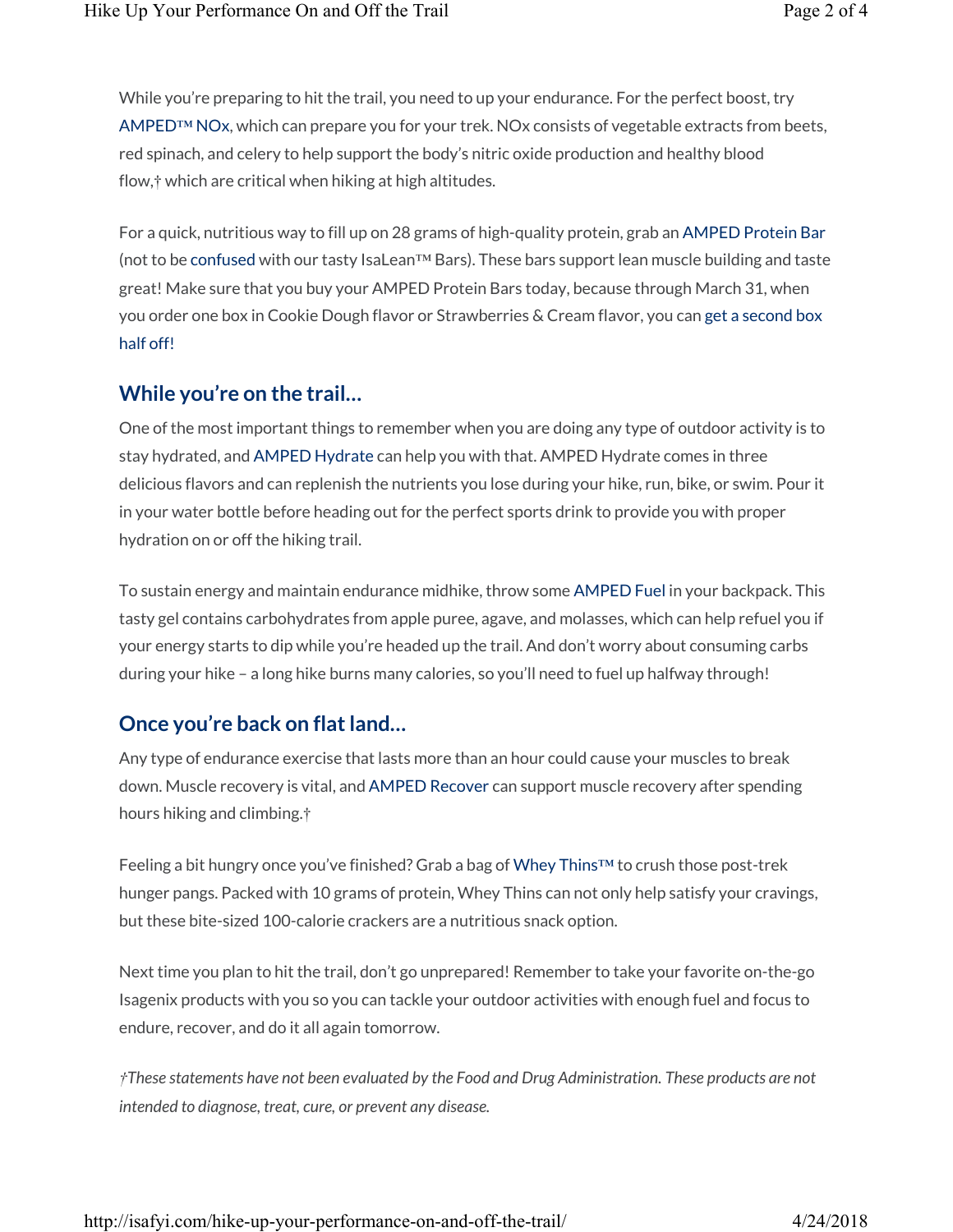|                | By Jenna Zizzo   March 15th, 2018 |                          |        |                           |
|----------------|-----------------------------------|--------------------------|--------|---------------------------|
|                |                                   |                          |        |                           |
| <b>AMPED</b>   | <b>AMPED Hydrate</b>              | <b>AMPED Protein Bar</b> | hiking | <b>Outdoor Activities</b> |
| <b>Product</b> | <b>Whey Thins</b>                 |                          |        |                           |

< Previous Next >

#### Related Posts



5 Healthy Vegan Snack Recipes for Earth Day



4 Ways to Fight Social Media Stress



**Fad Diets Don't** Something That



(ဝ)

Home | Nutrition | Fitness | Lifestyle | Opportunity | Recognition | Calls | International

The Isagenix Blog that informs, entertains, and motivates people to take part in an Isagenix lifestyle.

AGENDX

© Copyright 2018, Isagenix International, LLC. All Rights Reserved. All trademarks displayed on this site, unless otherwise indicated, are the property of Isagenix International LLC, and are registered with the US Patent and Trademark Office.